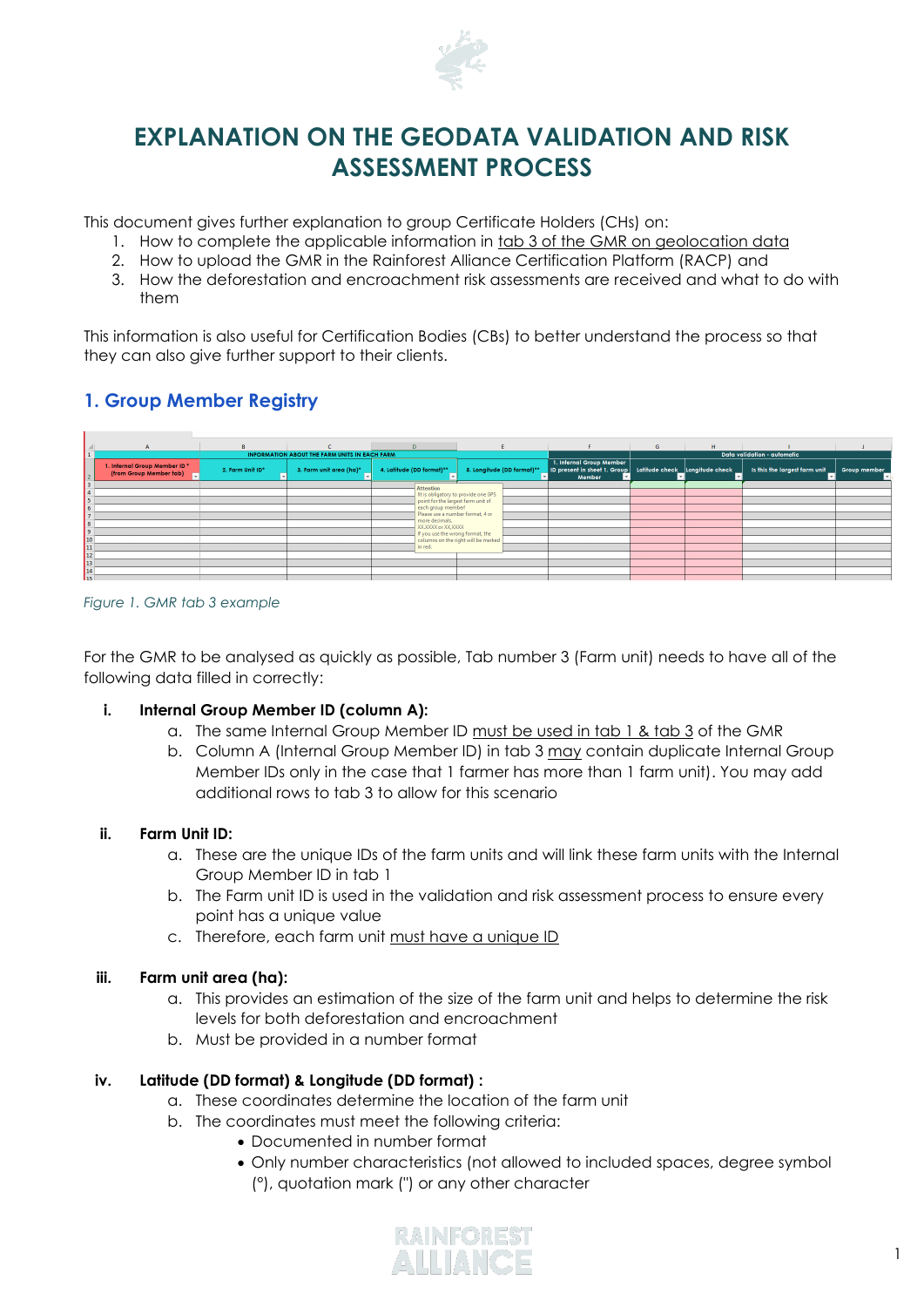

- Containing at least four (4) decimals
- Containing a maximum of six (6) decimals
- No duplicates

It is important to check in the GMR columns G (latitude) and H (longitude) for the automatic "Data validation" (which can be seen in the top row of the GMR). Here you can see if there are any errors in the coordinates provided. When this is:

- **Red** = Validation is incorrect, the coordinates need quality improvement (i.e. you have not followed the steps above and there are mistakes e.g. duplicates, not enough or too little decimal points, using letters instead of numbers, etc) . You will receive your GMR back without any results, and you will receive a notification e-mail requesting to improve the data.
- **Green** = Validation is correct, the coordinates provided are correct. RA will continue conducting the risk assessment.

You can only submit your GMR in the RACP when all columns are shown in **green**, i.e., the validation from your end is correct.

**Note:** Some GMRs are being submitted with "END" at the bottom (see figure below) of tab 3. Please DO NOT do this! By putting any text in column C, D and E of tab 3, this will re-format the columns to text instead of numerical and thereby again delay the validation of the GMR, because you will get an error email and will have to correct and resubmit.



*Figure 2. DO NOT add "END" ("END" should be removed in this example).*

### **2. GMR Upload in the RACP**

For the CH to be able to upload the GMR in the RACP, they need to be registered. To upload the GMR, please follow the GMR upload instructions attached.

Once the CH has successfully uploaded their GMR in the RACP, the validation and risk assessment process can start. RA will conduct a validation check to see if the GMR that has been provided consists of quality data. If not, an e-mail will be sent to improve the data until the quality is good enough to conduct the risk assessment. This validation check has no impact on the certification status of the group CH. However, without the results of the risk assessment, an audit cannot be conducted. We therefore highly recommend submitting tab 3 of the GMR with quality data to avoid numerous back and forth which will delay the audit planning.

This check will only be conducted twice by RA. If the GMR is not uploaded correctly after the second time, the risk assessment will be concluded with incorrect data. Please note, RA will allow a 5% tolerance overlap for the transition year only. Your CB will then need to verify this during the audit (additional time and cost) and shall ask you to remove any farms from the group during or after the audit, if the information cannot be verified, by raising an NC against requirement 1.2.12. Once you

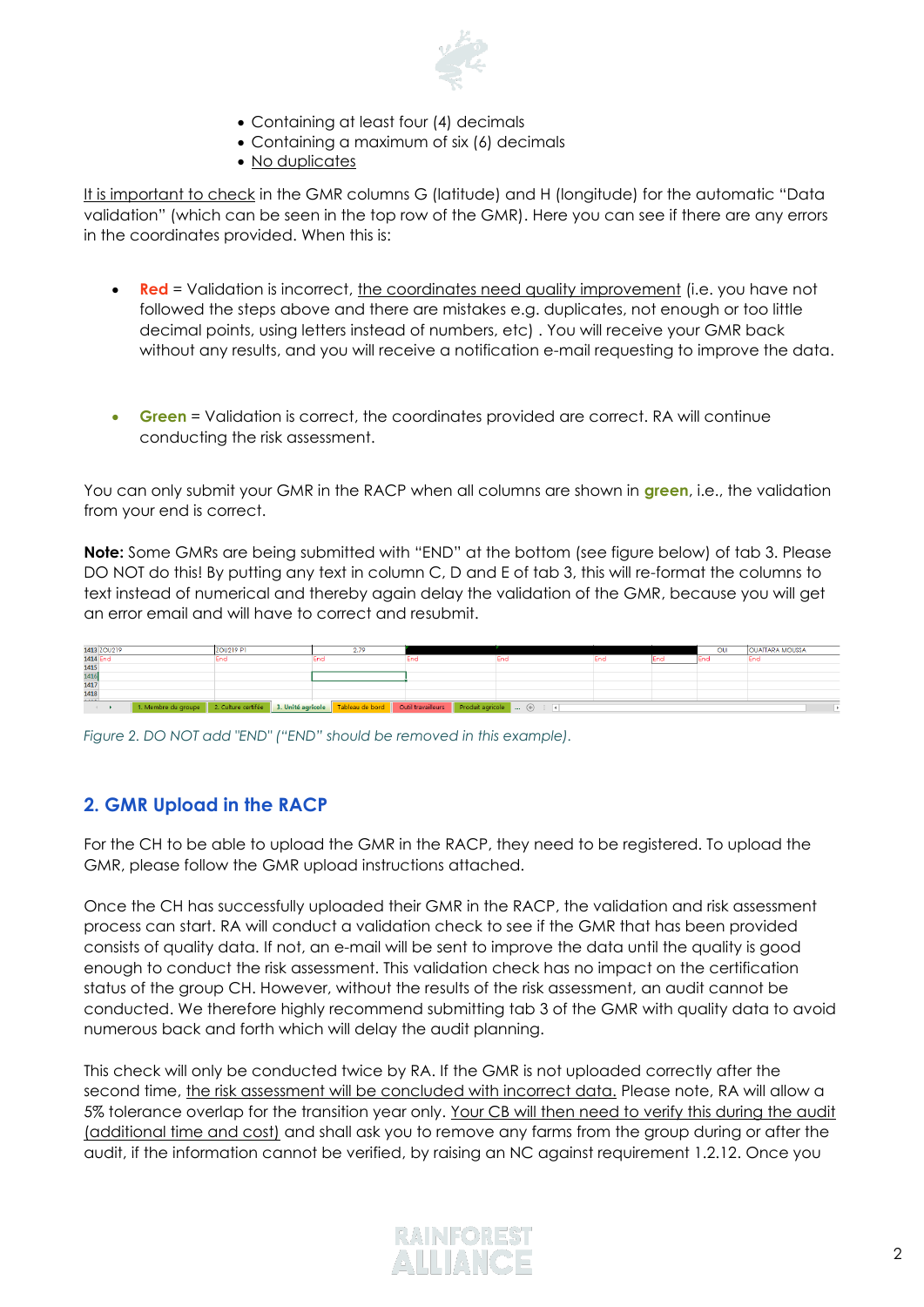

have received communication from RA that the risk assessment is concluded, you must share the **validation assessment with your CB**

During the transition period, an NC raised against requirement 1.2.12 can be closed with an action plan that goes beyond the 10-week period for NC closure, provided that the actions have been started during the 10-week correction period and will be completed by the first audit of the certification cycle. This is not applicable for cocoa CHs in Ghana, Côte d'Ivoire, Cameroon, or Nigeria. [This is referred to in the Policy on changes to the certification and auditing rules for audits in](https://www.rainforest-alliance.org/resource-item/policy-on-changes-to-certification-and-auditing-rules-for-audits-in-the-transition-year/)  [the transition year.](https://www.rainforest-alliance.org/resource-item/policy-on-changes-to-certification-and-auditing-rules-for-audits-in-the-transition-year/)

### **3. How the CH receives the risk assessments**

After the validation check the risk assessment is conducted by RA. This risk assessment provides 3 outputs, namely;

|                 | D      |                     |            | G      | н               |           |                           |                   |          | M       |
|-----------------|--------|---------------------|------------|--------|-----------------|-----------|---------------------------|-------------------|----------|---------|
|                 | Field1 | nternalGroupMemberk | farmunitid | area   | <b>latitude</b> | longitude | <b>CHnumber</b>           | <b>CHnumber 1</b> | risk def | risk PA |
|                 |        |                     |            |        |                 |           |                           |                   |          |         |
|                 |        |                     |            |        |                 |           |                           |                   |          |         |
|                 |        |                     |            |        |                 |           |                           |                   |          |         |
|                 |        | 0 Member1           | Farmunit1  | 0.7419 | 6.595311        |           | -5.834559 RA 00001234567  | RA 00001234567    | low      | low     |
|                 |        | 1 Member2           | Farmunit2  | 0.6634 | 6.579444        |           | -5.841601 RA 00001234567  | RA 00001234567    | high     | low     |
|                 |        | 2 Member3           | Farmunit3  | 1.0879 | 6.5984334       |           | -5.835766 RA 00001234567  | RA 00001234567    | low      | low     |
|                 |        | 3 Member4           | Farmunit4  | 1.1209 | 6.584257        |           | -5.844998 RA 00001234567  | RA 00001234567    | low      | low     |
|                 |        | 4 Member5           | Farmunit5  | 2.8287 | 6.607585        |           | -5.807191 RA 00001234567  | RA 00001234567    | medium   | low     |
|                 |        | 5 Member6           | Farmunit6  | 2.0915 | 6.6049041       |           | -5.791971 RA 00001234567  | RA 00001234567    | low      | low     |
|                 |        | 6 Member7           | Farmunit7  | 1.4077 | 6.57442045      |           | -5.8526616 RA 00001234567 | RA 00001234567    | high     | low     |
|                 |        | 7 Member8           | Farmunit8  | 1.514  | 6.549364        |           | -5.838442 RA 00001234567  | RA 00001234567    | low      | low     |
|                 |        | 8 Member9           | Farmunit9  | 1.8453 | 6.536829        |           | -5.851402 RA 00001234567  | RA 00001234567    | low      | low     |
|                 |        | 9 Member10          | Farmunit10 | 1.511  | 6.599207        |           | -5.838123 RA 00001234567  | RA 00001234567    | low      | low     |
|                 |        | 10 Member11         | Farmunit11 | 3.07   | 6.596754        |           | -5.843611 RA 00001234567  | RA 00001234567    | high     | low     |
| 12<br>13        |        | 11 Member12         | Farmunit12 | 5.5815 | 6.537479        |           | -5.839972 RA 00001234567  | RA 00001234567    | high     | low     |
| $\overline{14}$ |        | 12 Member13         | Farmunit13 | 1.592  | 6.585763        |           | -5.848896 RA 00001234567  | RA 00001234567    | high     | low     |
| 15              |        | 13 Member14         | Farmunit14 | 1.501  | 6.5692071       |           | -5.854033 RA 00001234567  | RA 00001234567    | high     | low     |
| $\overline{6}$  |        | 14 Member15         | Farmunit15 | 1.9342 | 6.585498        |           | -5.848138 RA 00001234567  | RA 00001234567    | low      | low     |
| $\overline{17}$ |        | 15 Member16         | Farmunit16 | 1.908  | 6.6137728       |           | -5.819633 RA 00001234567  | RA 00001234567    | high     | low     |

i. Geodata Risk table (Geodata\_Risktable\_RA\_[organization ID]). Example:

ii. Deforestation risk map (GeoPDF\_df\_RA\_[organization ID]). Example:

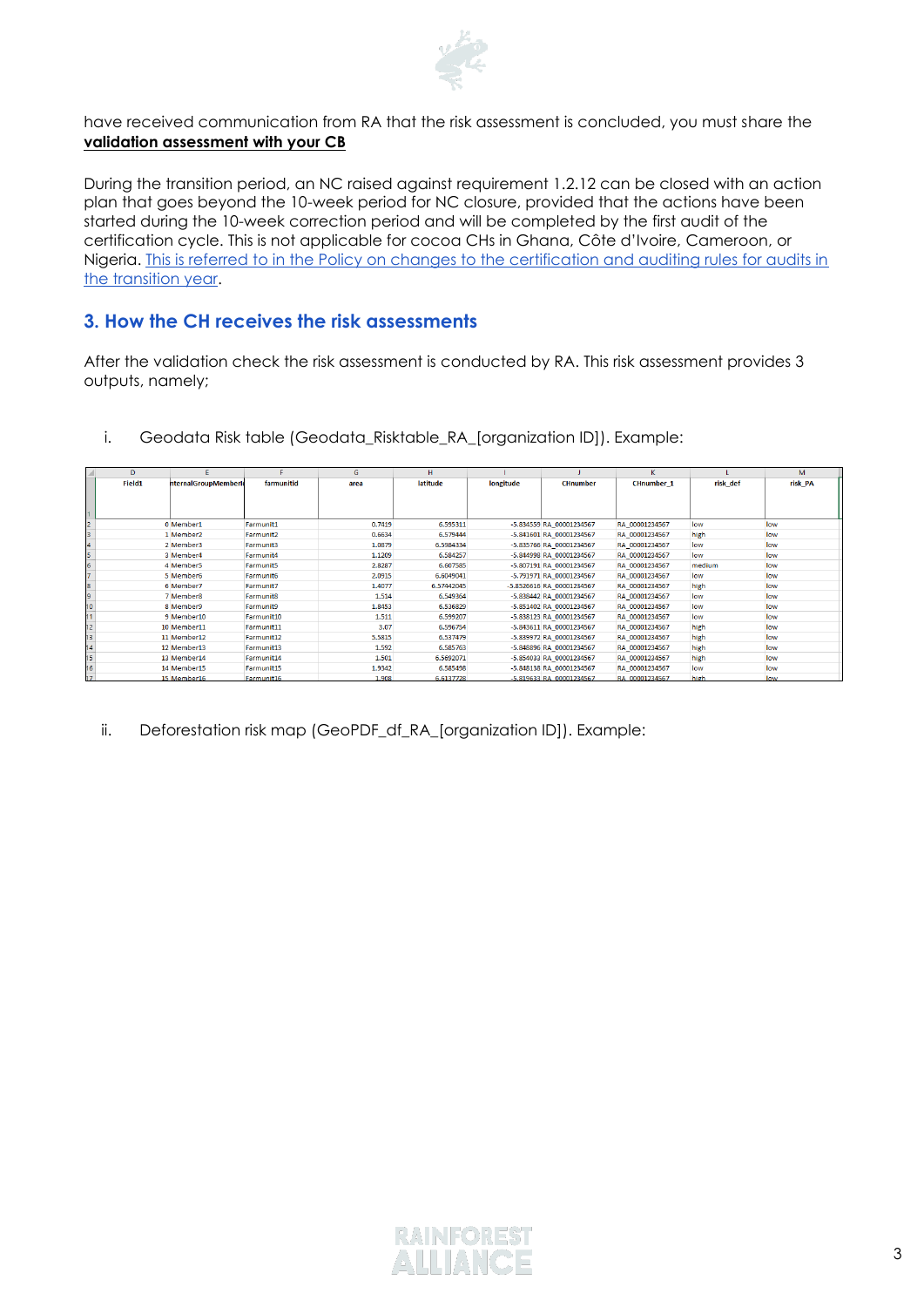



iii. Encroachment into protected area risk map (GeoPDF\_pa\_RA\_[organization ID]). Example:

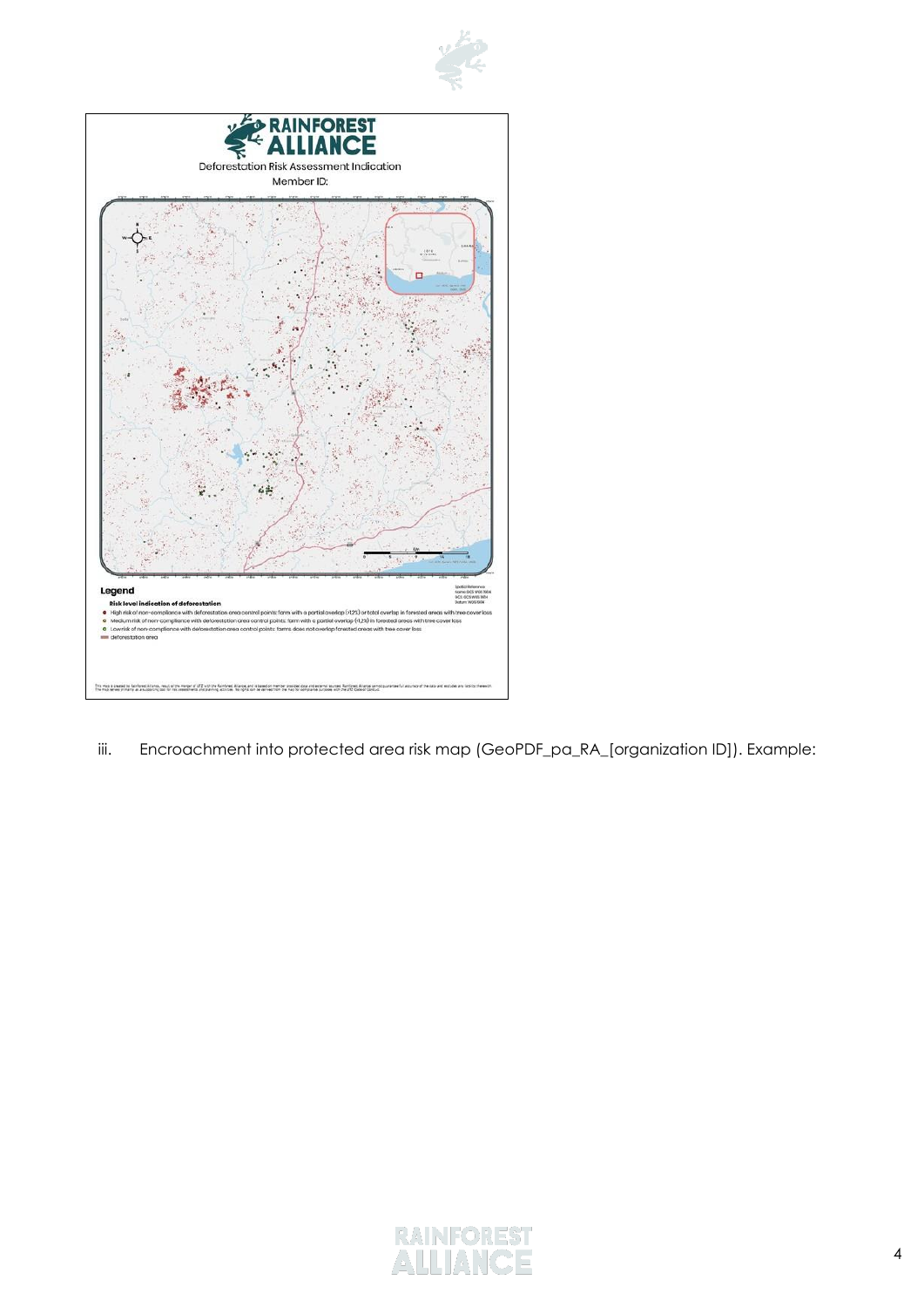



For more information on how to make the best use of these GeoPDFs, please check the [GeoPDF](https://www.rainforest-alliance.org/resource-item/geopdf-guidance/)  [guidance document.](https://www.rainforest-alliance.org/resource-item/geopdf-guidance/)

When the risk assessments are uploaded in the RACP, the CH will receive a notification e-mail stating the files are uploaded. The CH can then go into their RACP account and download the files and share with their CB. The CB needs this information to complete the Certification Application Form (CAF) and plan the audit.

| Certification v<br><b>MEN</b> Multitrace<br>Dashboard<br>Organization v                                                                                                                                                                                                              |                    | Ø | ⊛  |  |  |
|--------------------------------------------------------------------------------------------------------------------------------------------------------------------------------------------------------------------------------------------------------------------------------------|--------------------|---|----|--|--|
| License overview / RALI21-004024                                                                                                                                                                                                                                                     |                    |   |    |  |  |
| License:RALI21-004024                                                                                                                                                                                                                                                                |                    |   |    |  |  |
| Certification scope<br>Requirements<br>Self-Assessment<br>Upload GMR<br>Documents                                                                                                                                                                                                    |                    |   |    |  |  |
| Documents                                                                                                                                                                                                                                                                            |                    |   |    |  |  |
| Here you can upload any additional documents that you haven't provided yet in the audit<br>preparation data tab. You can upload documents that the Rainforest Alliance or your Certification<br>Body request you to upload, but you can also upload documents for your own purposes. |                    |   |    |  |  |
| Upload documents                                                                                                                                                                                                                                                                     |                    |   | å  |  |  |
| File name                                                                                                                                                                                                                                                                            | <b>Upload date</b> |   | œ. |  |  |
| Risk_Map.pdf                                                                                                                                                                                                                                                                         | 12-07-2021         |   |    |  |  |